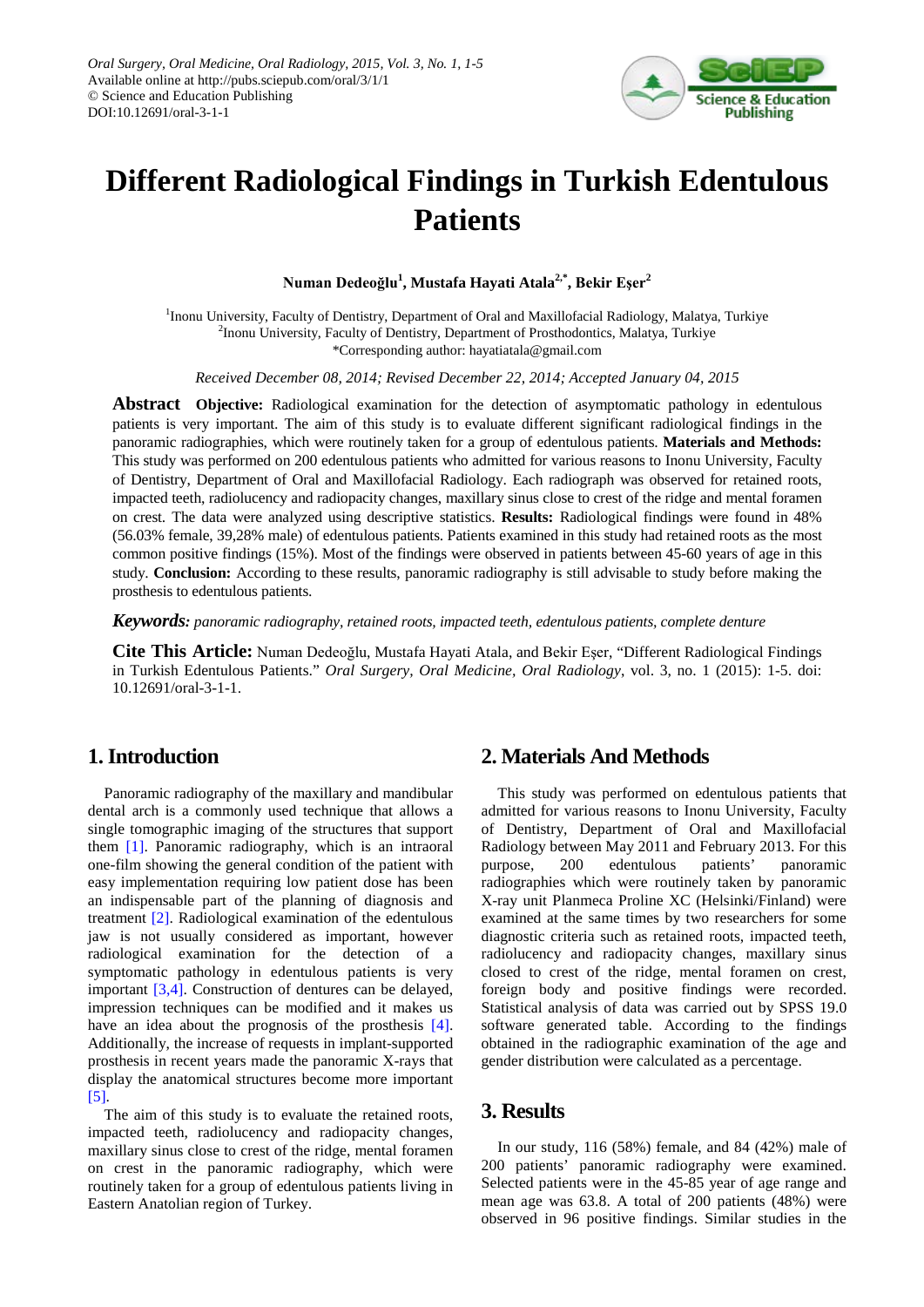literature are shown in [Table 1.](#page-1-0) Patients examined in this study had retained roots as the most common positive findings (15%). 60% of retained roots were in upper molar region. It was detected that 14 (7%) patients had radiopaque lesions. Impacted teeth were observed in 6 (3%) patients, and the upper canine teeth were 57.4% of them. Respectively, the number of patients with sinus sagged o the crest edge was 23(11.5%), and the over crest of the mental foramen were followed up in 23 patients. In addition, over the crest, mental foramen and sagged sinus were generally observed bilaterally. The gender distribution of positive findings detected in the patients is shown in [Table 2.](#page-1-1) By age group, most findings were observed in patients between 45 to 60 years of age in this study [\(Table 3\)](#page-3-5). Different positive findings are shown in [Figure 1-](#page-1-2)[Figure 6.](#page-3-6)

<span id="page-1-0"></span>

| Table 1. Similar Studies in Literature |                        |                                   |                                        |  |  |
|----------------------------------------|------------------------|-----------------------------------|----------------------------------------|--|--|
| Author name                            | Year of<br>publication | The number of<br>patlents studied | The percentage of<br>positive findings |  |  |
| Swenson et al                          | 1944                   | 381                               | 40.8                                   |  |  |
| Perrelet et al                         | 1977                   | 287                               | 41.0                                   |  |  |
| Lloyd $&$<br>gambert                   | 1984                   | 112                               | 12.8                                   |  |  |
| Jones et al.                           | 1985                   | 114                               | 34.4                                   |  |  |
| Lyman $&$<br>boucher                   | 1990                   | 150                               | 0.33                                   |  |  |
| Masood et al                           | 2007                   | 327                               | 42.5                                   |  |  |
| Sumer et al                            | 2007                   | 338                               | 47.6                                   |  |  |
| Jlndal et al                           | 2008                   | 525                               | 32.0                                   |  |  |
| Awad et al                             | 2011                   | 271                               | 51.7                                   |  |  |
| Mloglu et al                           | 2012                   | 283                               | 56.5                                   |  |  |
| Ourrent study                          | 2014                   | 200                               | 48.0                                   |  |  |

**Table 2. The Gender Distribution of Positive Findings**

<span id="page-1-1"></span>

| <b>Gender Distribution</b> | <b>Retained Roots</b> | <b>Impacted Tooth</b> | Radiopaque Lesion | Radiolusent Lesion | Foramen mentale on crest | Sagged sinus |
|----------------------------|-----------------------|-----------------------|-------------------|--------------------|--------------------------|--------------|
| Female                     |                       |                       |                   |                    |                          |              |
| Male                       |                       |                       |                   |                    |                          |              |
| Total                      | 30                    |                       |                   |                    |                          |              |

<span id="page-1-2"></span>

**Figure 1.** Panoramic Film Showing Mental Foramen on Crest



**Figure 2.** Panoramic Film Showing Impacted Canine Tooth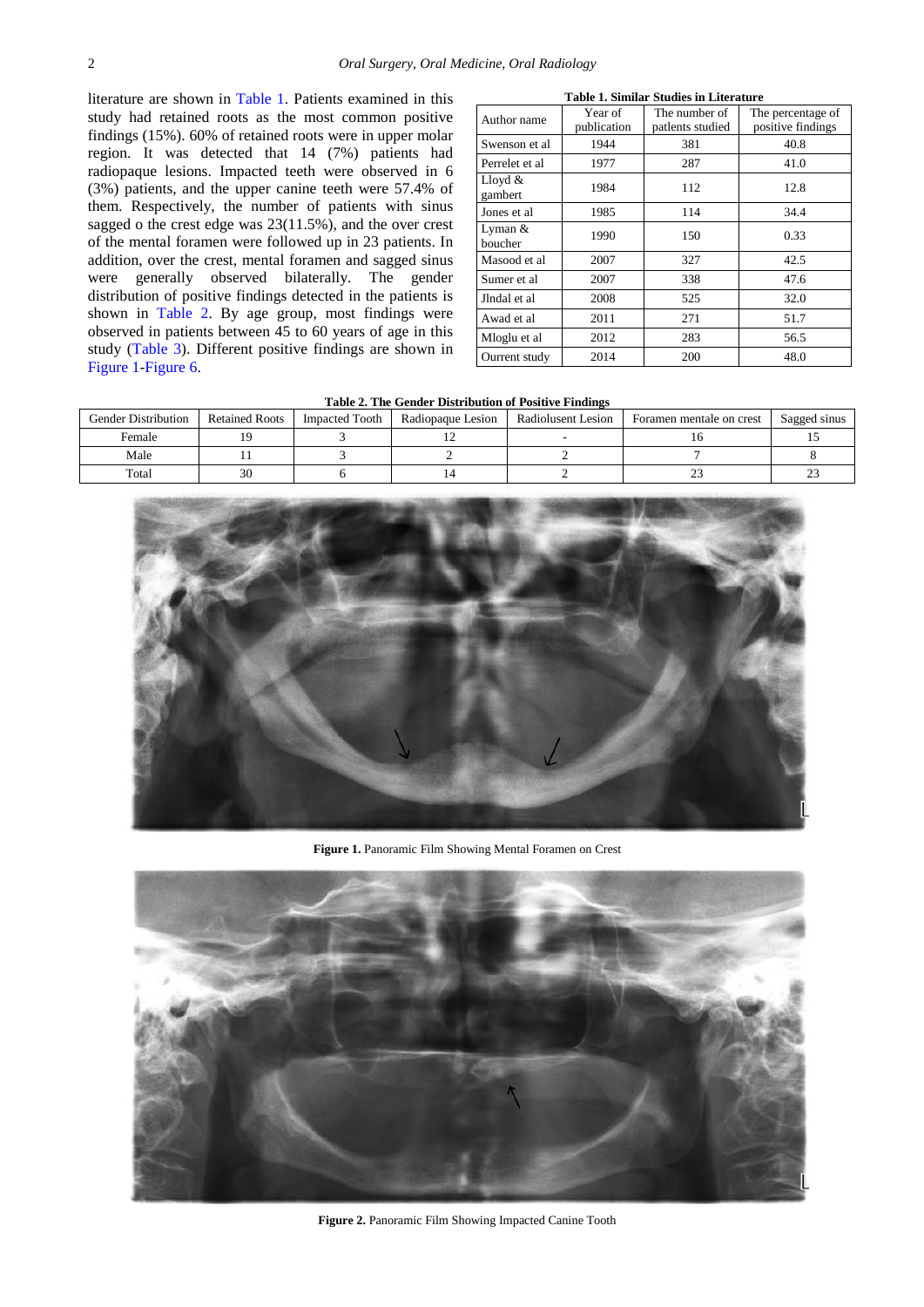

**Figure 3.** Panoramic Film Showing Retained Teeth



**Figure 4.** Panoramic Film Showing Sagged Maxillary Sinus



**Figure 5.** Panoramic Film Showing Radiopaque Lesion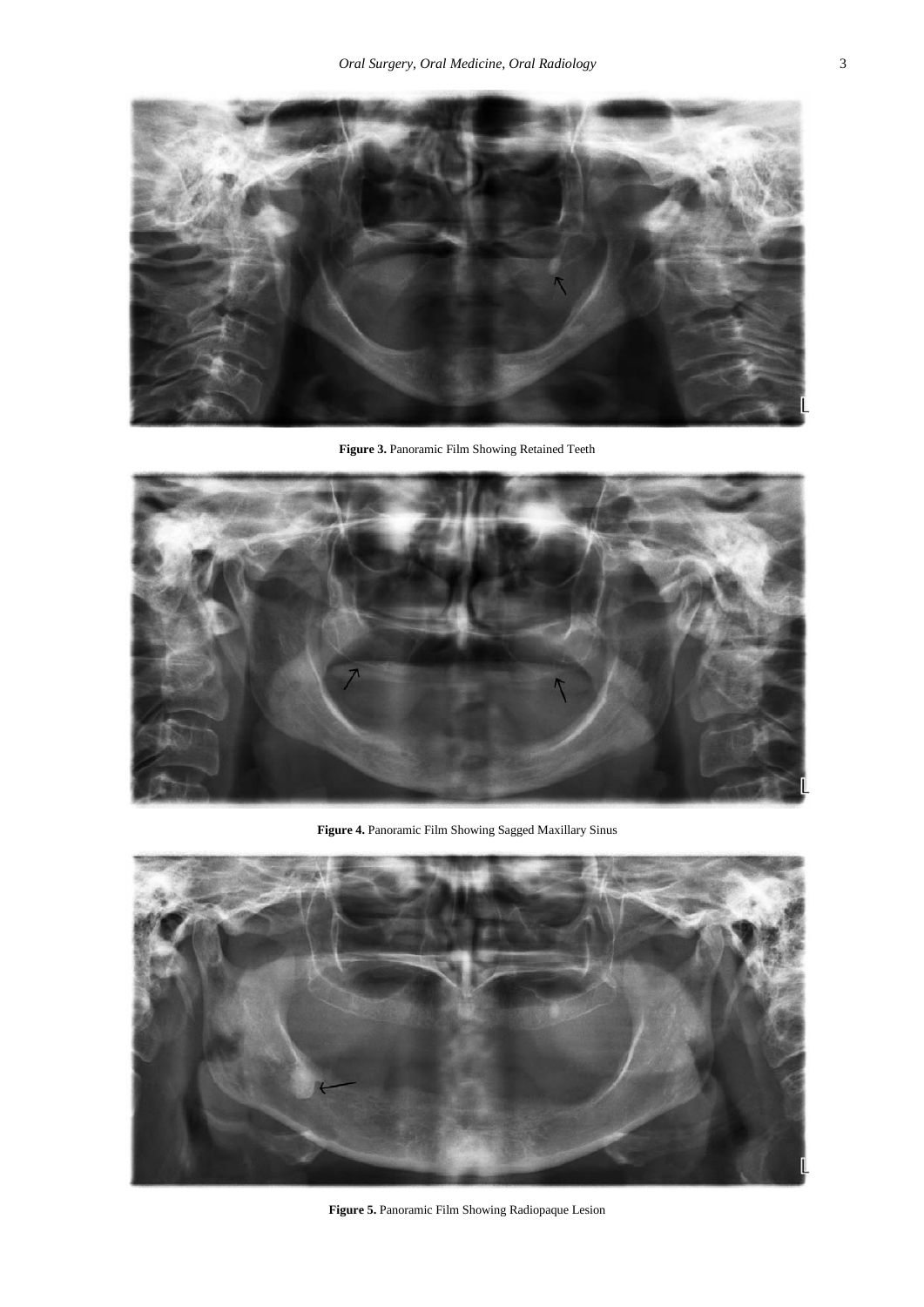<span id="page-3-6"></span>

**Figure 6.** Panoramic Film Showing Radiolusent Lesion

|  | Table 3. Age Distribution of Positive Findings |  |
|--|------------------------------------------------|--|
|  |                                                |  |

<span id="page-3-5"></span>

| Table 9. Age Distribution of I ostave Finances |                 |               |                |                   |  |                                                              |  |
|------------------------------------------------|-----------------|---------------|----------------|-------------------|--|--------------------------------------------------------------|--|
| Age range                                      | Number of cases | Retained root | Impacted tooth | Radiopaque lesion |  | Radiolusent lesion   Foramen mentale on crest   Sagged sinus |  |
| $45 - 60$                                      |                 |               |                |                   |  |                                                              |  |
| 60-70                                          |                 |               |                |                   |  |                                                              |  |
| 70-85                                          |                 |               |                |                   |  |                                                              |  |
| Total                                          | 200             |               |                |                   |  |                                                              |  |

### **4. Discussion**

In previous studies, frequent presence of radiographic findings in patients undergoing complete dentures showed that radiography should be routinely taken prior to treatment  $[6,7,8]$ . In patients examined in this study, the retained roots were the most common positive findings. This result is in concordance with previous studies [\[7,9,10,11\].](#page-4-1) In this study, retained root ratio was found to be 15%. Swenson [\[12\]](#page-4-2) and Axelsson [\[10\]](#page-4-3) reported that retained roots had existed more in the upper molar region. This may be attributed to the small diameter of the upper jaw roots, since the roots are inclined and left in mouth due to being close to sinus [\[10,12\].](#page-4-3) In this study, 60% of retained roots were found in the upper molar region. This result is analogous to the literature [\[9,10,11,12\].](#page-4-4) Extraction or non-extraction of impacted teeth in the mouth is a moot point. It has been reported that leaving the impacted teeth that do not show signs of infection and completely impacted teeth would prevent bone resorption [\[13,14\].](#page-4-5) Of the patients in our study, 3% had impacted teeth. Similar to previous studies, impacted teeth were encountered more in canine and third molar region. Radiopacities are another widely reported findings in the literature. In this study, the incidence of radiopaque area was 7%. Sumer et al [\[15\]](#page-4-6) found that the incidence of radiopaque areas was 12.1%. The same rate was reported as 3.5% in the study conducted by Miloglu et al.  $[9]$ . In another study  $[16]$ radiopaque area ratio was reported as 4.8%. Additionally, our study demonstrated that radiopaque areas were observed mostly in lower molar teeth and women.

The most significant findings that showed crest resorption are maxillary sinus adjacent to the crest edge and mental foramen over the crest. In our study, similar to Miloglu et al. [\[9\],](#page-4-4) the rate of mental foramen over the crest was 11.5%. 95.7% of those with mental foramen over the crest were seen bilaterally in this study. On the other hand, in our study, the rate of maxillary sinus that sagged to the hill of the crest was 11.5%. Miloglu et al [\[9\]](#page-4-4) reported that this ratio was 30.9%. Also Sumer et al. [\[15\]](#page-4-6) found that the sagging sinus rate was 4.4% in their study. In our study, 56.52% of sagged maxillary sinus cases were detected as bilaterally.

# **5. Conclusion**

The results of our study demonstrated that 48% of patients had positive signs according to the criteria. According to these results, panoramic radiographies are still advisable to study before making the prosthesis in edentulous patients. This examination will be useful both to prevent pathological conditions and to establish a healthier treatment plan.

#### **References**

- <span id="page-3-0"></span>[1] White SC, Pharoah MJ. 2000. Principles and interpretation. Oral radiology. 4th ed. St. Louis, MosbyCo.
- <span id="page-3-1"></span>[2] Mitchell LD Jr. Panoramic roentgenography. J Am Dent Assoc. 1963; 66: 777-86.
- <span id="page-3-2"></span>[3] Scandrett FR, Tebo HG, Quigley MB, Miller JT. Radiographic examination of edentulous patient. Part I: review of literature and preliminary report comparing three methods. Oral Surg Oral Med Oral Pathol 1973; 35: 266-74.
- <span id="page-3-3"></span>[4] Çalıkkocaoğlu, S. 2004.*Complete Dentures (4thedi.)*. Ankara: Özyurt Publication.
- <span id="page-3-4"></span>[5] Guler, A.U., Sumer, M., Sumer, P. &Bicer, I. The evaluation of verticalheights of maxillary and mandibular bones and the location of anatomic landmarks in panoramicradiographs of edentulous patients for implant dentistry. Journal of Oral Rehabilitation 2005; 32: 741-6.